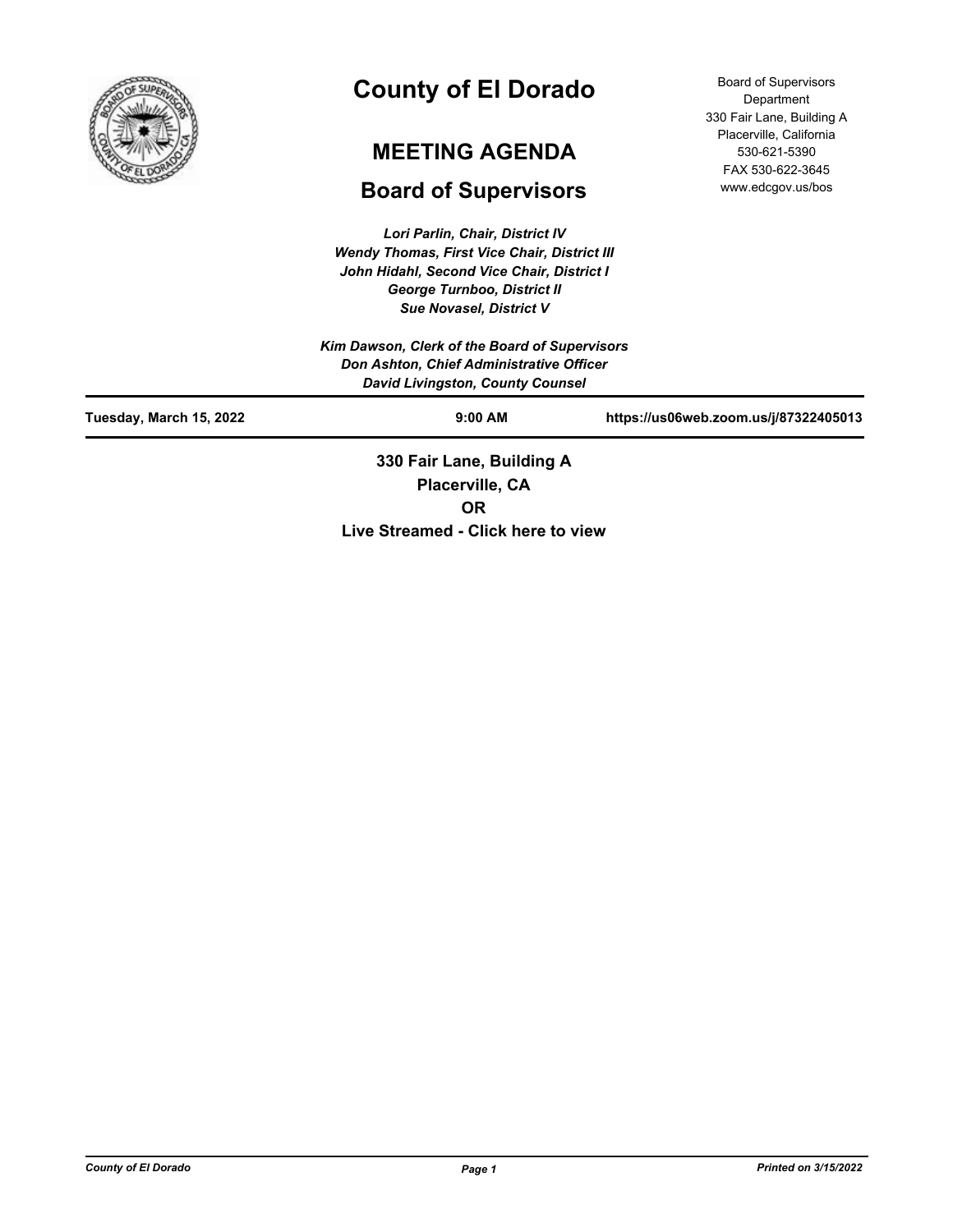**PUBLIC PARTICIPATION INSTRUCTIONS: The Board of Supervisors meeting room will be open to the public. The meeting will continue to be live-streamed via Zoom and YouTube.**

**Members of the public may address the Board in-person or via Zoom to make a public comment. The public should call into 530-621-7603 or 530-621-7610. The Meeting ID is 873 2240 5013. Please note you will be able to join the live-stream 15 minutes prior to the posted meeting start time.**

**To observe the live stream of the Board of Supervisors meeting go to https://us06web.zoom.us/j/87322405013.**

**To observe the Board of Supervisors meetings via YouTube, click https://www.youtube.com/channel/UCUMjDk3NUltZJrpw2CL7Zkg.**

**If you are joining the meeting via zoom and wish to make a comment on an item, press the "raise a hand" button. If you are joining the meeting by phone, press \*9 to indicate a desire to make a comment. Speakers will be limited to 3 minutes.**

**By participating in this meeting, you acknowledge that you are being recorded.**

**If you choose not to observe the Board of Supervisors meeting but wish to make a comment on a specific agenda item, please submit your comment in writing. You are encouraged to submit your comment in writing by 4:00 PM on the Monday before the meeting to ensure the Board of Supervisors has adequate time to review. Please submit your comment to the Clerk of the Board at edc.cob@edcgov.us. Your comment will be placed into the record and forwarded to the Board of Supervisors.**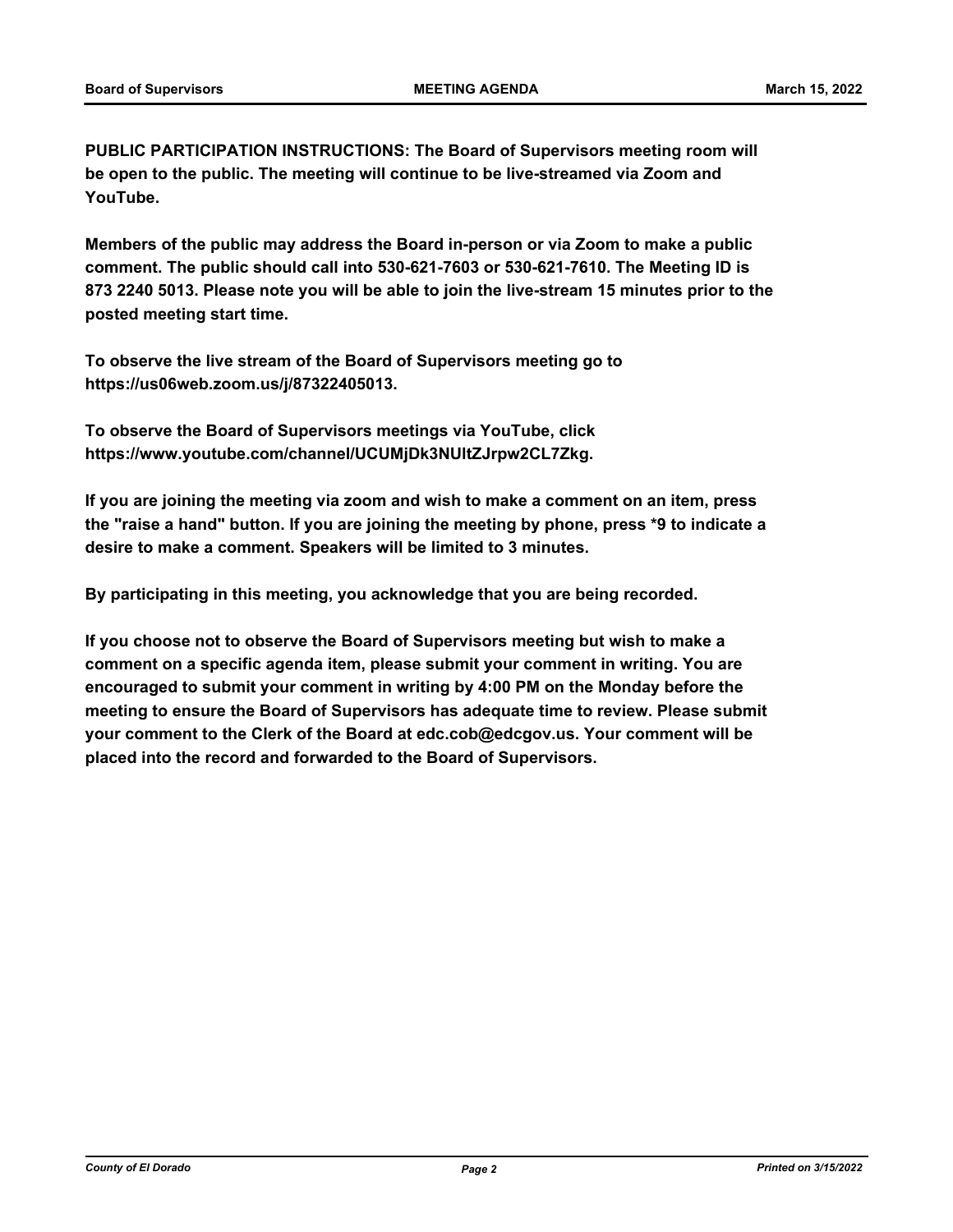## **Vision Statement Safe, healthy and vibrant communities, respecting our natural resources and historical heritage**

## **This institution is an equal opportunity provider and employer.**

Live Web Streaming and archiving of most Board of Supervisors meeting videos, all meeting agendas, supplemental materials and meeting minutes are available on the internet at: http://eldorado.legistar.com/Calendar.aspx

The County of El Dorado is committed to ensuring that persons with disabilities are provided the resources to participate in its public meetings. Please contact the office of the Clerk of the Board if you require accommodation at 530-621-5390 or via email, edc.cob@edcgov.us, preferably no less than 24 hours in advance of the meeting.

The Board of Supervisors is concerned that written information submitted to the Board the day of the Board meeting may not receive the attention it deserves. The Board Clerk cannot guarantee that any FAX, email, or mail received the day of the meeting will be delivered to the Board prior to action on the subject matter.

The Board meets simultaneously as the Board of Supervisors and the Board of Directors of the Air Quality Management District, In-Home Supportive Services, Public Housing Authority, Redevelopment Agency and other Special Districts.

For Purposes of the Brown Act § 54954.2 (a), the numbered items on this Agenda give a brief description of each item of business to be transacted or discussed. Recommendations of the staff, as shown, do not prevent the Board from taking other action.

Materials related to an item on this Agenda submitted to the Board of Supervisors after distribution of the agenda packet are available for inspection during normal business hours in the public viewing packet located in Building A, 330 Fair Lane, Placerville or in the Board Clerk's Office located at the same address. Such documents are also available on the Board of Supervisors' Meeting Agenda webpage subject to staff's ability to post the documents before the meeting.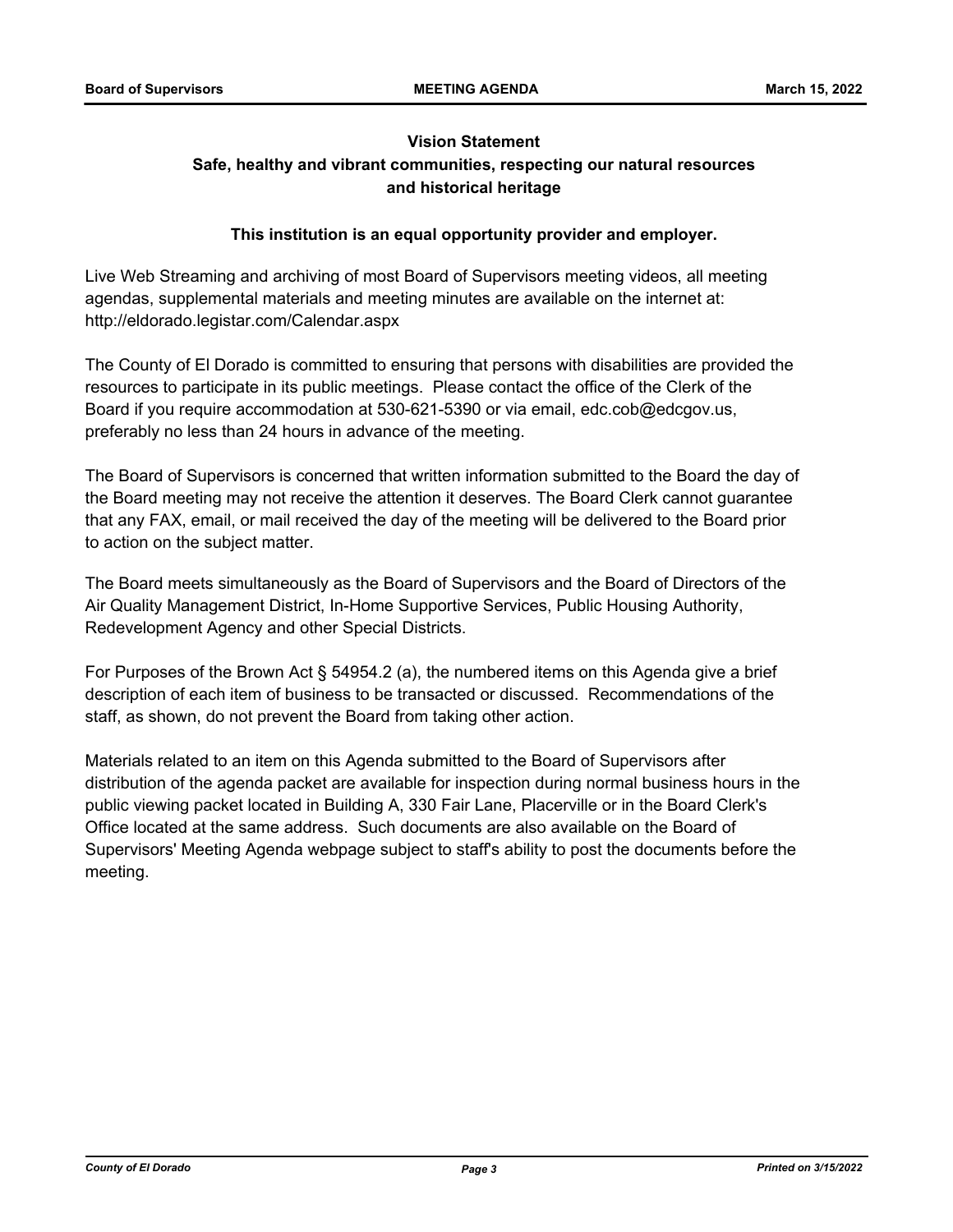## **PROTOCOLS FOR PUBLIC COMMENT**

Public comment will be received at designated periods as called by the Board Chair.

Public comment on items scheduled for Closed Session will be received before the Board recesses to Closed Session.

Except with the consent of the Board, individuals shall be allowed to speak to an item only once.

On December 5, 2017, the Board adopted the following protocol relative to public comment periods. The Board adopted minor revisions to the protocol on August 24, 2021, incorporated herein:

The Board wants all members of the public to feel welcome to speak, especially regarding controversial items. Time for public input will be provided at every Board of Supervisors meeting. Individuals will have three minutes to address the Board. If the three minutes are exceeded the speaker's microphone will be muted. Applause or other outbursts are not allowed in the Board Chambers.

During noticed public hearings only, individuals authorized by organizations to speak to organizational positions may request additional time, up to five minutes.

Public comment on certain agenda items designated and approved by the Board may be treated differently within specific time limits per speaker or a limit on the total amount of time designated for public comment. It is the intent of the Board that quasi-jurisdictional matters have additional flexibility depending on the nature of the issue.The Board Chair may limit public comment during Open Forum.

Individual Board members may ask clarifying questions but will not engage in substantive dialogue with persons providing input to the Board.

If a person providing input to the Board creates a disruption by refusing to follow Board guidelines, the Board Chair may take the following actions:

Step 1. Request the person adhere to Board guidelines. If the person refuses, the Board Chair may turn off the speaker's microphone.

Step 2. If the disruption continues, the Board Chair may order a recess of the Board meeting. Step 3. If the disruption continues, the Board Chair may order the removal of the person from the Board meeting.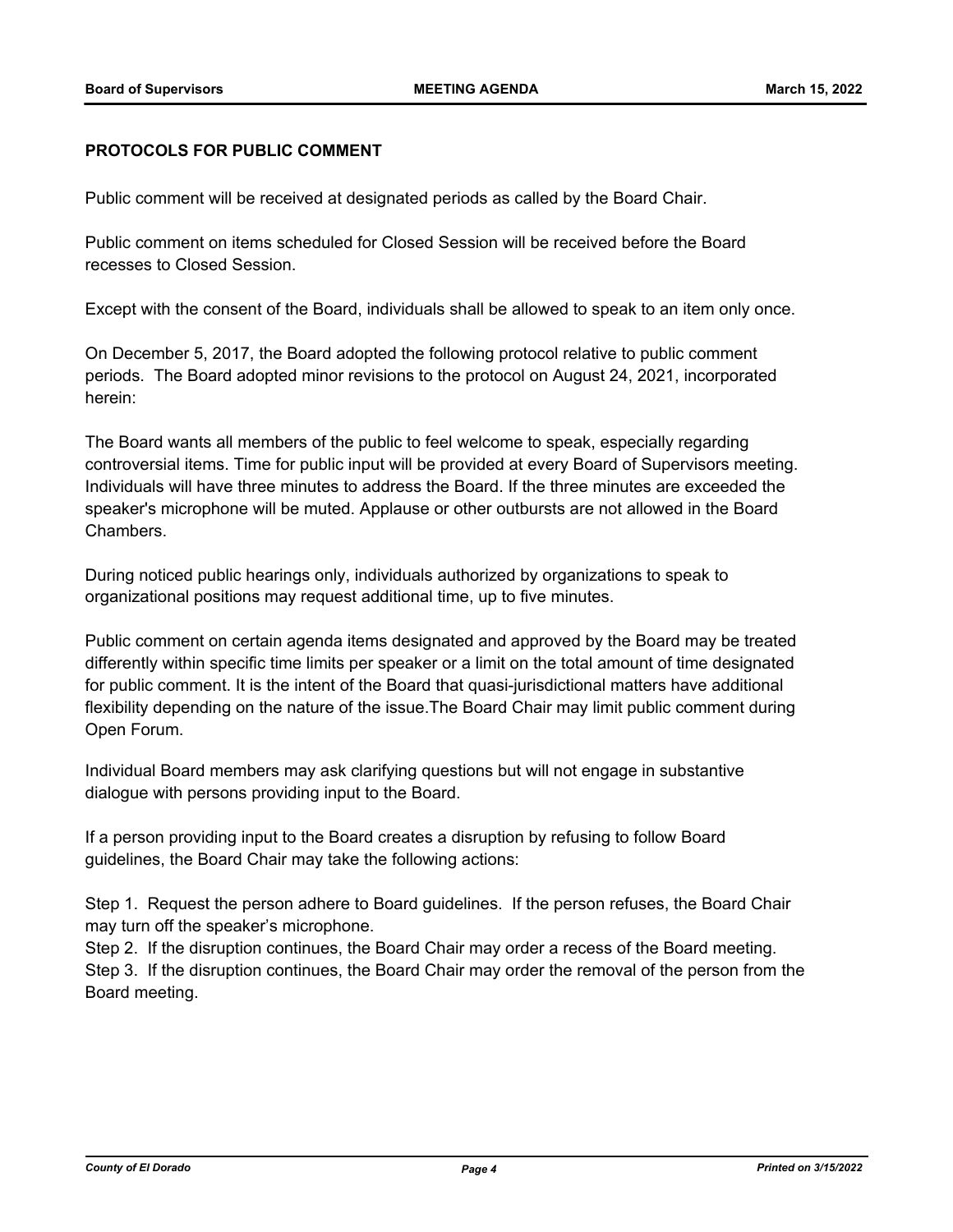## **9:00 A.M. - CALL TO ORDER**

## **INVOCATION AND PLEDGE OF ALLEGIANCE TO THE FLAG**

## **ADOPTION OF THE AGENDA AND APPROVAL OF CONSENT CALENDAR**

The Board may make any necessary additions, deletions or corrections to the agenda including moving items to or from the Consent Calendar and adopt the agenda and the Consent Calendar with one single vote. A Board member may request an item be removed from the Consent Calendar for discussion and separate Board action. At the appropriate time as called by the Board Chair, members of the public may make a comment on matters on the Consent Calendar prior to Board action.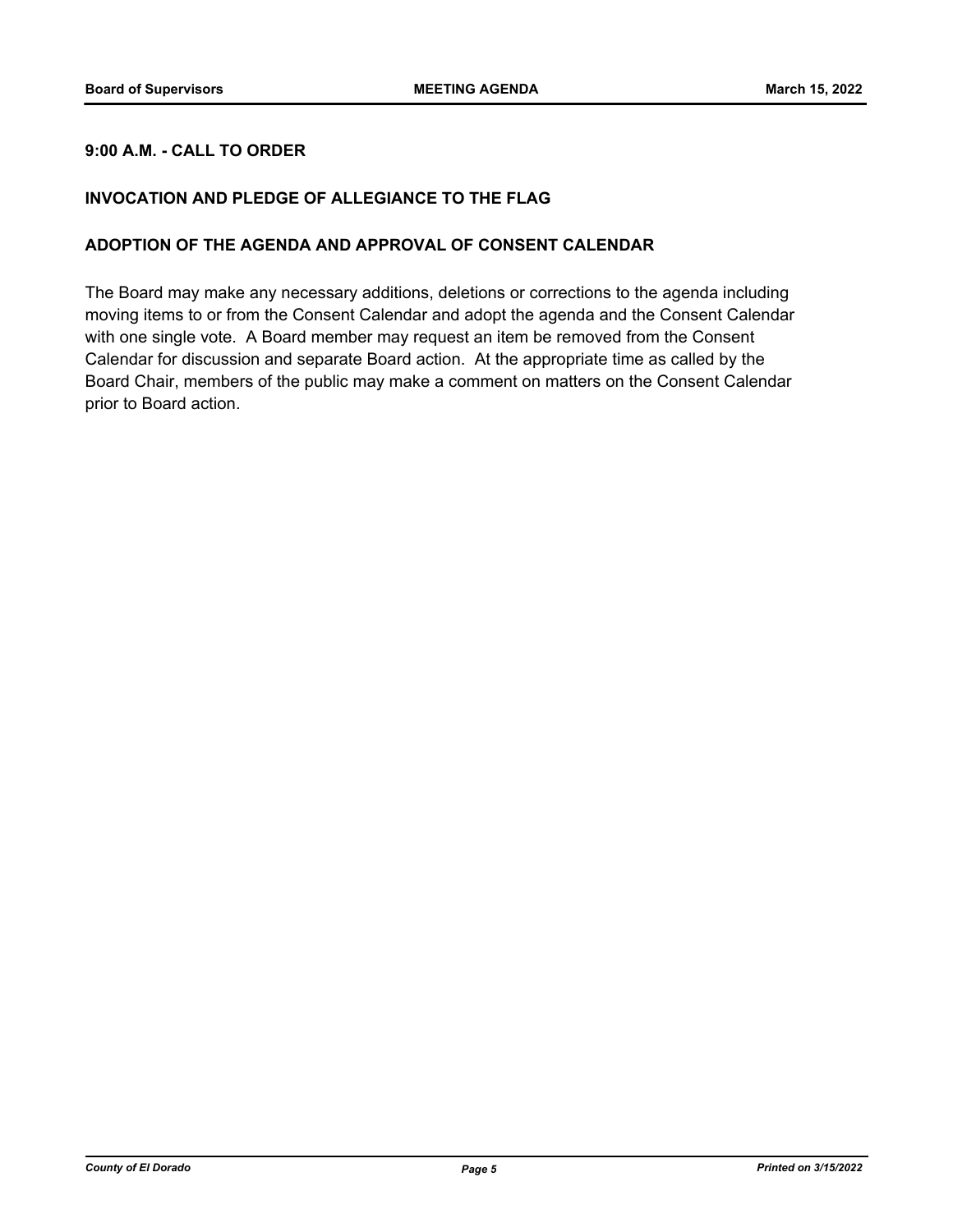#### **CONSENT CALENDAR**

**1.** [22-0496](http://eldorado.legistar.com/gateway.aspx?m=l&id=/matter.aspx?key=31397) Clerk of the Board recommending the Board approve the Minutes from the regular meeting of March 8, 2022.

## **GENERAL GOVERNMENT - CONSENT ITEMS**

**2.** [22-0248](http://eldorado.legistar.com/gateway.aspx?m=l&id=/matter.aspx?key=31149) Assessor's Office recommending the Board approve and authorize the Purchasing Agent to execute new perpetual contract 6345 with Just Appraised, Inc. for an annual estimated ongoing amount of \$45,000 for Just Appraised software licenses and a one time fee of \$6,000 for implementation and integration for an initial total not-to-exceed amount of \$51,000.

### **FUNDING:** General Fund.

**3.** [21-1904](http://eldorado.legistar.com/gateway.aspx?m=l&id=/matter.aspx?key=30800) Chief Administrative Office, Facilities Division, recommending the Board consider the following:

> 1) Authorize the Purchasing Agent to sign Facility Use Agreement 6219 with the El Dorado County Chapter of the California Native Plant Society, a non-profit organization, to allow for the use of County property at three locations; the Foyer between 330 and 360 Fair Lane (Buildings A & B), the outdoor covered entrance area and lawns on either side of the entrance at 2850 Fair Lane Court (Building C), and the middle parking lot and grass area of Bldg. C, for the purpose of hosting the semi-annual plant sales scheduled for October and April every year, effective upon execution for a term of five years; and

> 2) Authorize the Purchasing Agent, or designee, to execute further documents relating to Facility Use Agreement 6219 including future options and amendments contingent upon approval by County Counsel and Risk Management.

**FUNDING:** N/A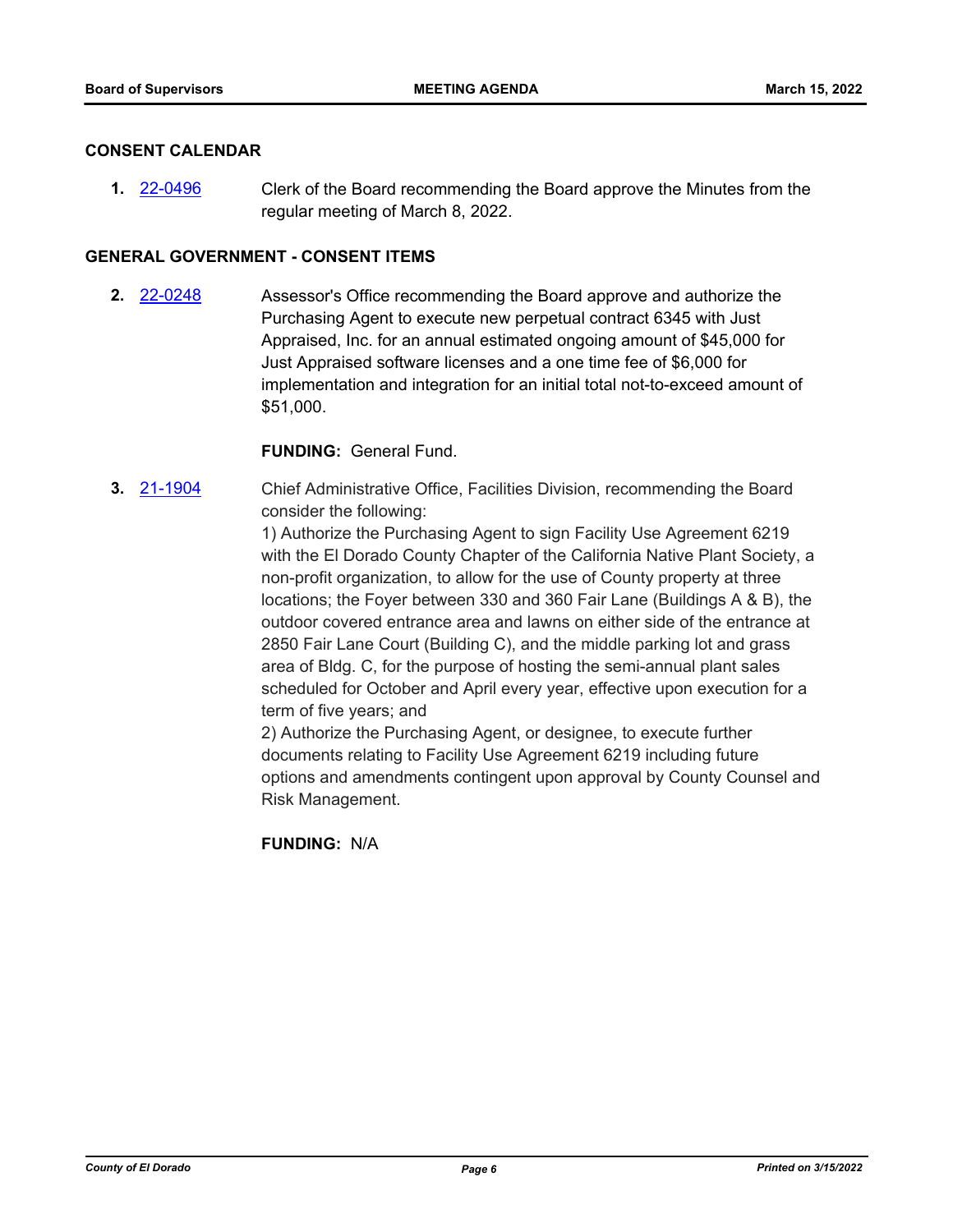**4.** [22-0304](http://eldorado.legistar.com/gateway.aspx?m=l&id=/matter.aspx?key=31205) Chief Administrative Office, Parks Division, recommending the Board: 1) Make findings in accordance with County Ordinance Section 3.13.030 Contracting Out, that the ongoing aggregate of work to be performed is not sufficient to warrant the addition of permanent staff to provide helicopter services on the Rubicon Trail for maintenance specific activities; 2) Approve and authorize the Chair to sign Agreement for Services 6255 with Siller Helicopters, Inc. to provide helicopter services, materials, equipment, pilots, and ground crew to conduct maintenance activities on the Rubicon Trail, for a seven (7) month term beginning April 1, 2022, for a total not to exceed amount of \$400,000; and 3) Authorize the Purchasing Agent, or designee, to execute further documents relating to Agreement for Services 6255, including amendments which do not increase the maximum dollar amount or term of the Agreement, contingent upon approval by County Counsel and Risk Management.

> **FUNDING:** California State Parks Off-Highway Vehicle Division Grant Funds.

**5.** [22-0429](http://eldorado.legistar.com/gateway.aspx?m=l&id=/matter.aspx?key=31330) Clerk of the Board, based on the recommendation of the Cameron Park Design Review Committee, recommending the Board make the following appointment to the Cameron Park Design Review Committee: Appoint Greg McKinney, Resident Member, Term Expiration 3/15/2026.

#### **FUNDING:** N/A

**6.** [22-0419](http://eldorado.legistar.com/gateway.aspx?m=l&id=/matter.aspx?key=31320) Clerk of the Board, based on the recommendation of the Committee Application Review Team, pursuant to Board Policy I-5, recommending the Board appoint Amitabho (Amy) Chattopadhyay to the Civil Service Commission to fill one (1) vacancy based on applications received from two El Dorado County residents for the balance of the remaining term ending January 1, 2025.

## **FUNDING:** N/A

**7.** [21-2001](http://eldorado.legistar.com/gateway.aspx?m=l&id=/matter.aspx?key=30898) Information Technologies Department recommending the Board approve and authorize the Chair to: 1) Execute Agreement 6367 with Kronos Incorporated, to provide

workforce management and telestaff software for the term of March 18, 2022 through March 17, 2023 for a not-to-exceed amount of \$170,000; and 2) Authorize the use of OMNIA Partners Master Agreement 18220 between Kronos Incorporated and Cobb County, Georgia as the lead public agency for the competitively bid services.

**FUNDING:** General Fund.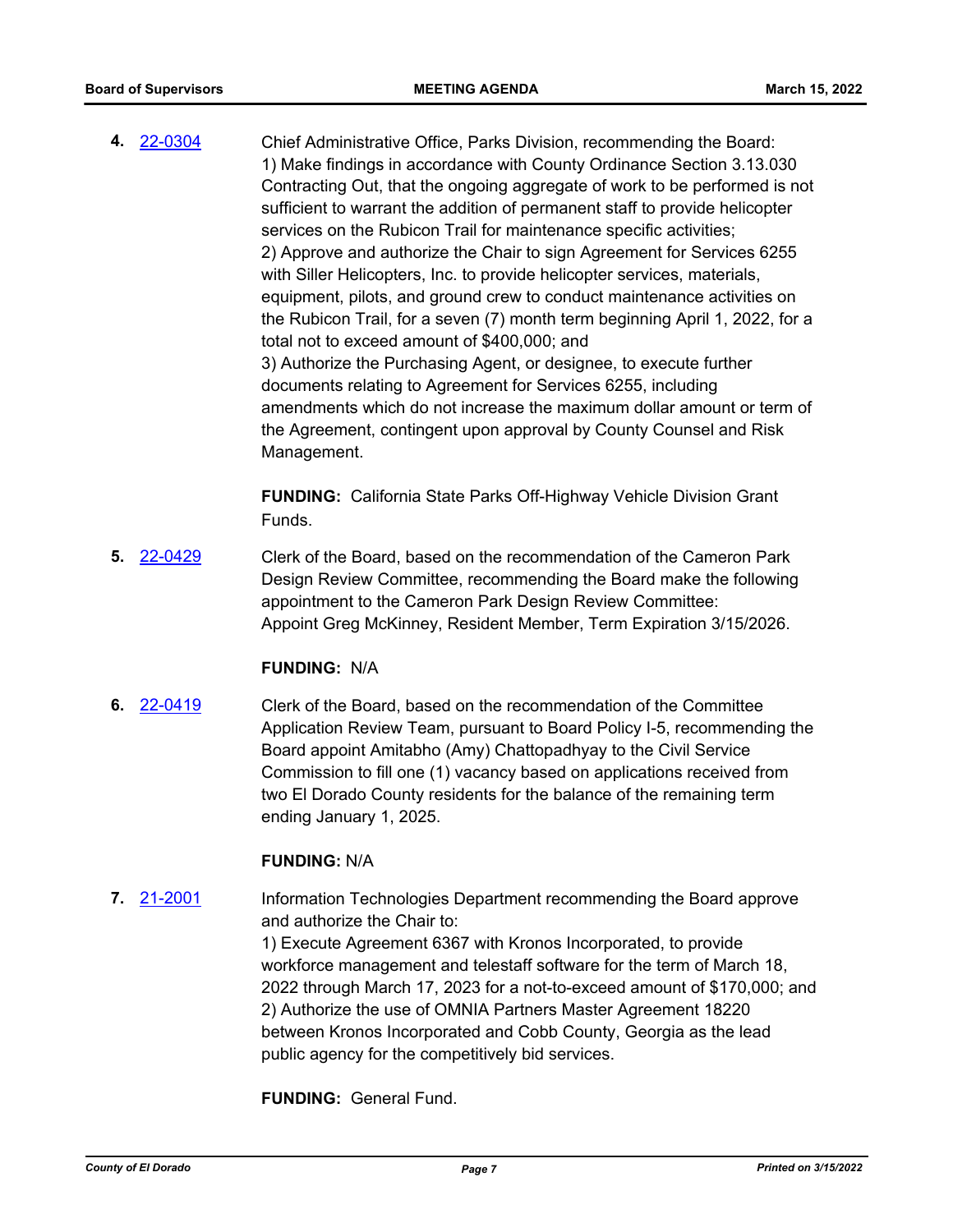**8.** [22-0336](http://eldorado.legistar.com/gateway.aspx?m=l&id=/matter.aspx?key=31237) Information Technologies Department recommending the Board approve and authorize the Chair to execute Agreement 6418 with Foresite MSP, Inc.to provide cyber security monitoring and risk assessment services for the term of March 16, 2022 through March 15, 2023 for a not-to-exceed amount of \$96,500.

**FUNDING:** General Fund.

**9.** [22-0397](http://eldorado.legistar.com/gateway.aspx?m=l&id=/matter.aspx?key=31298) Supervisor Parlin recommending the Board approve and authorize the Chair to sign a Proclamation recognizing March as American Red Cross Month.

#### **FUNDING:** N/A

**10.** [22-0389](http://eldorado.legistar.com/gateway.aspx?m=l&id=/matter.aspx?key=31290) Supervisor Turnboo recommending the Board make the following appointment to the Commission on Aging: Appoint Linda Grimoldi, Member - District 2, Term Expiration 01/01/2025.

**FUNDING:** N/A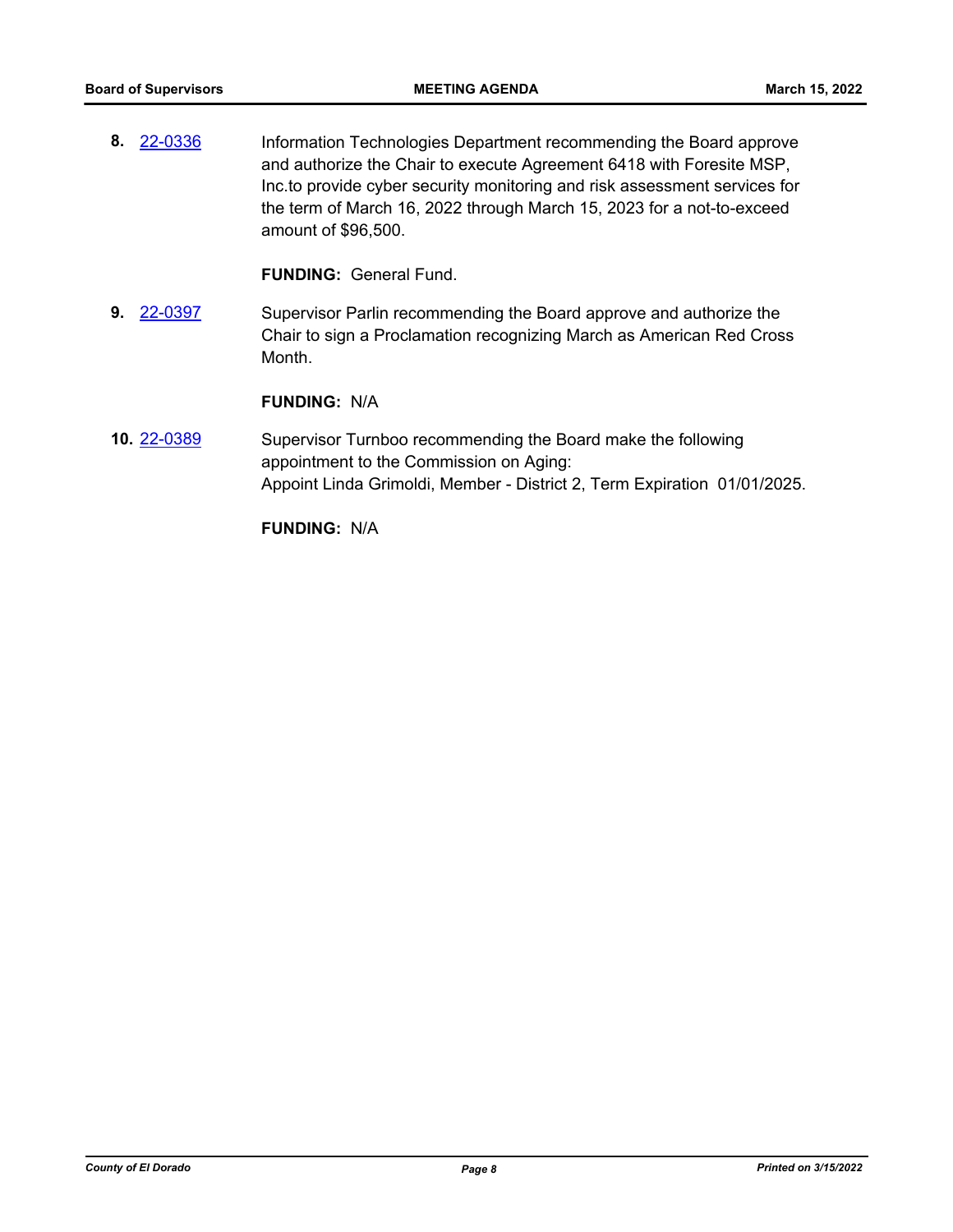#### **HEALTH AND HUMAN SERVICES - CONSENT ITEMS**

**11.** [22-0254](http://eldorado.legistar.com/gateway.aspx?m=l&id=/matter.aspx?key=31155) Health and Human Services Agency (HHSA) recommending the Board: 1) Make findings in accordance with County Ordinance 3.13.030 that it is appropriate to contract with Lake Tahoe Community College District for the purpose of a subcontract with TimelyCare for the provision of mental health services, provided under Agreement 5861 because "(B) "Specialty skills and qualifications not expressly identified in classifications are involved in the performance of the work;" 2) Approve and authorize the Chair to sign Agreement for Services 5861 with Lake Tahoe Community College District, with a not-to-exceed (NTE) amount of \$80,000, and for a term effective upon execution through June 30, 2023; and 3) Authorize the HHSA Director or their designee to execute further documents relating to Agreement 5861, contingent upon approval by County Counsel and Risk Management, including amendments which do not increase the maximum dollar amount or term of the Agreement. **FUNDING:** State Funding: 100% Mental Health Services Act. **12.** [22-0309](http://eldorado.legistar.com/gateway.aspx?m=l&id=/matter.aspx?key=31210) Health and Human Services Agency recommending the Board: 1) Accept, with gratitude, a donation of \$10,000 from Kathleen Castro, to the Pet Aid Fund, to support efforts by the Animal Services Program; and

2) Authorize the Health and Human Services Agency Director, or designee, to execute further document(s) relating to the donation from Kathleen Castro, to the Animal Services Program.

**FUNDING:** Donation from Kathleen Castro.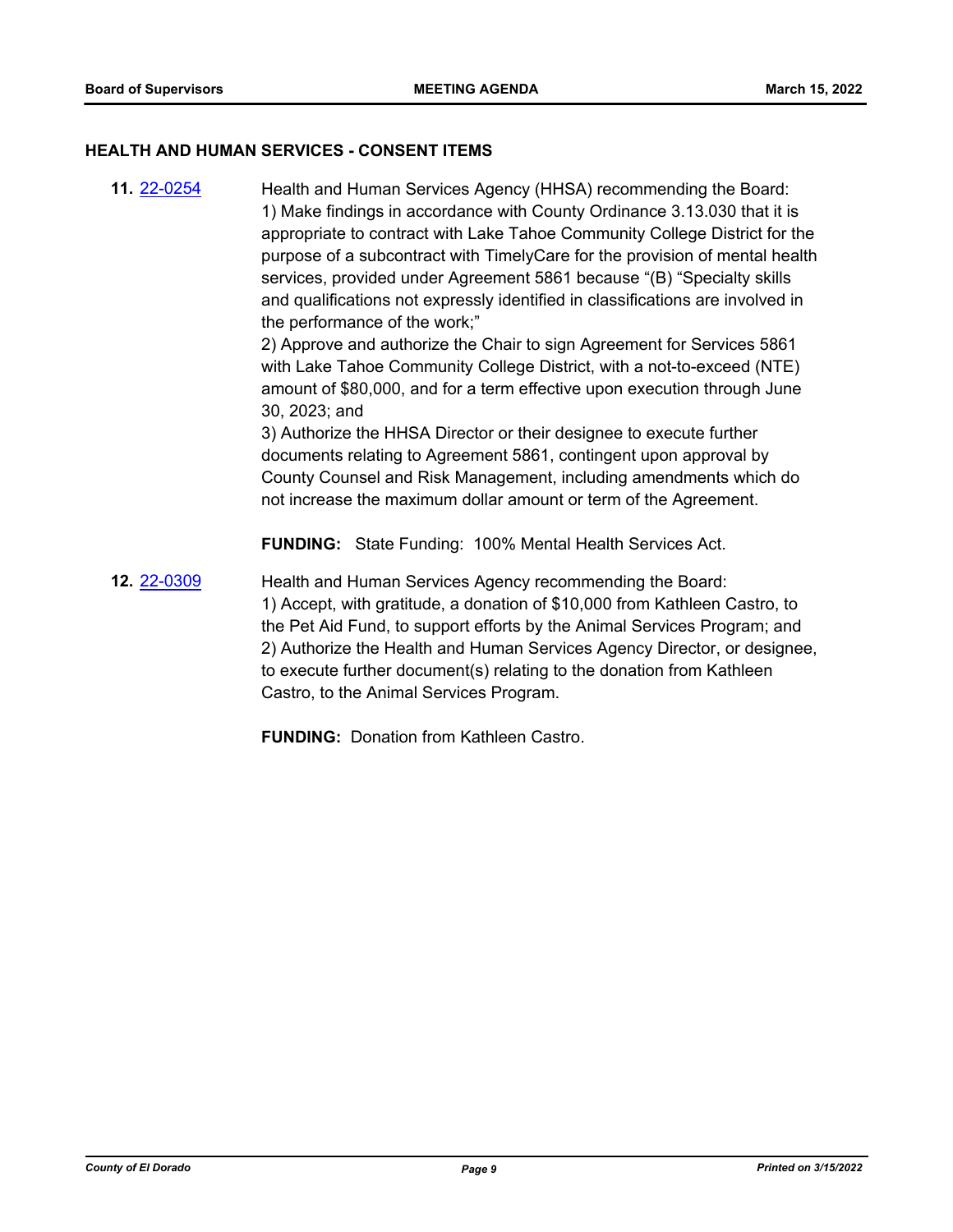#### **LAND USE AND DEVELOPMENT - CONSENT ITEMS**

**13.** [21-1861](http://eldorado.legistar.com/gateway.aspx?m=l&id=/matter.aspx?key=30757) Department of Transportation recommending the Board adopt and authorize the Chair to sign Resolution **044-2022** authorizing the Department of Transportation Director the authority to approve temporary road closures for utility, Capital Improvement Program, Bridge, and Land Development projects.

#### **FUNDING:** N/A

**14.** [22-0306](http://eldorado.legistar.com/gateway.aspx?m=l&id=/matter.aspx?key=31207) Department of Transportation recommending the Board approve and authorize the Chair to sign the Third Amendment to Agreement for Services 402-S1611 with DKS Associates, extending the contract for three years to March 24, 2025 with no change to the not-to-exceed amount, to provide traffic analysis and transportation planning services.

> **FUNDING:** Development Project Applicants, Traffic Impact Fee Program, and Road Fund.

**15.** [22-0178](http://eldorado.legistar.com/gateway.aspx?m=l&id=/matter.aspx?key=31079) Department of Transportation recommending the Board approve and authorize the Chair to sign the Fourth Amendment to Agreement for Services 467-S1411 with Quincy Engineering, Incorporated, to provide continued assistance with advertising for construction bids and contractor submittals for the Mosquito Road Bridge at South Fork American River Project, Capital Improvement Program (CIP) 77126 / 36105028, with the following:

1) Extend the performance period to December 31, 2022;

2) Reducing the not-to-exceed amount to \$6,237,483.21;

3) Update contract language per California Department of Transportation federal funding requirements; and

4) No changes to the fee schedule or the scope of the agreement.

**FUNDING:** Highway Bridge Program Funds (99.9%) and Sacramento Municipal Utility District Funds (0.1%). (Federal and Local Funds)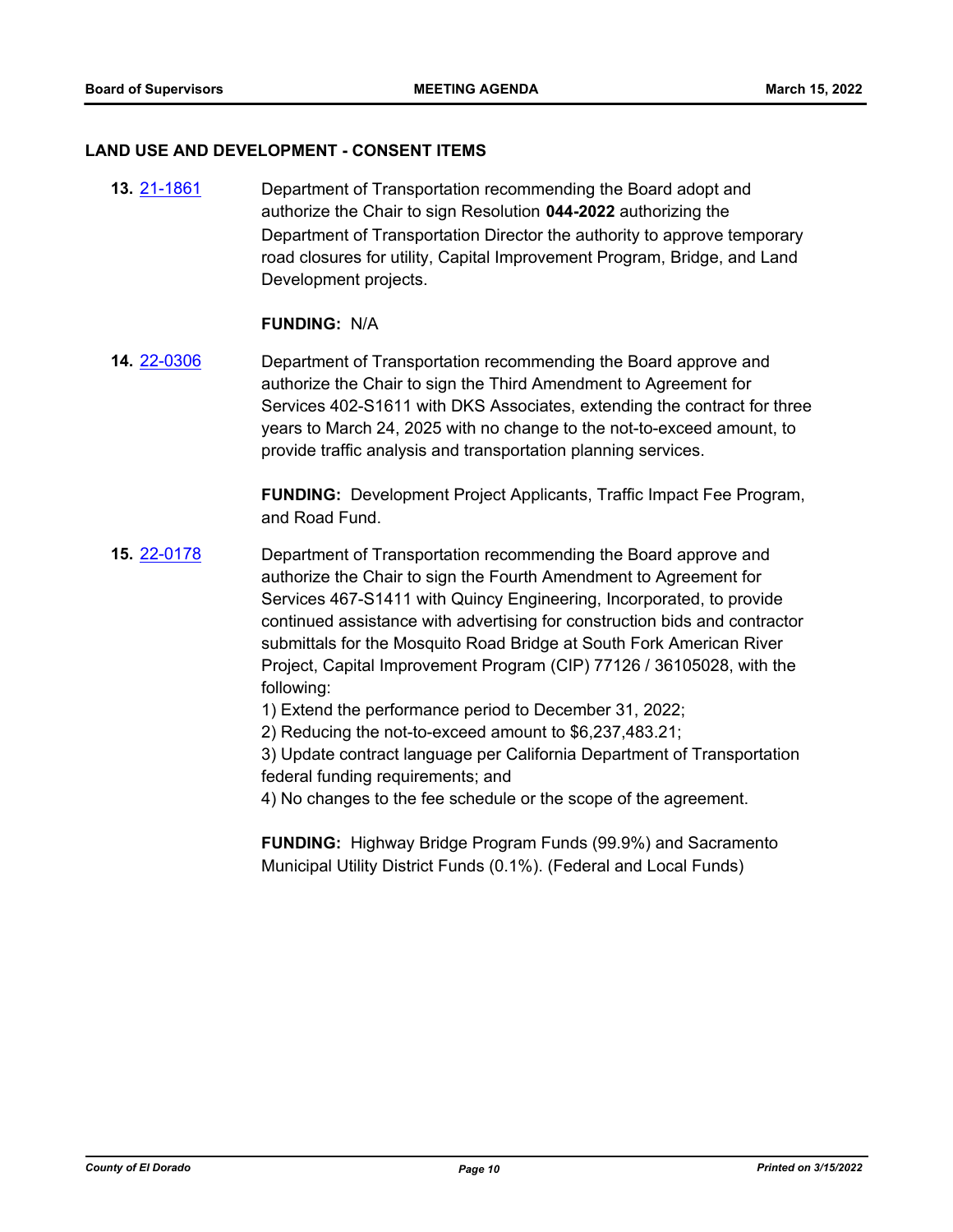**16.** [22-0100](http://eldorado.legistar.com/gateway.aspx?m=l&id=/matter.aspx?key=31000) Planning and Building Department, Planning Division, Current Planning Unit, recommending the Board consider the following: 1) In accordance with Chapter 3.13, Section 3.13.030 of County Ordinance Code, Contracting Out, find that due to the limited time frames, temporary or occasional nature, or schedule for the project or scope of work, the ongoing aggregate of work to be performed is not sufficient to warrant the addition of permanent staff; and 2) Approve and authorize the Chair to sign Agreement 6316 with Raney Planning & Management, Inc., to assist the County with as-needed planning and environmental review services, with a not-to-exceed amount of \$1,000,000, and a term of three (3) years effective upon execution.

> **FUNDING:** Applicant Funded, Transient Occupancy Tax Funds, and Caldor Fire Relief Designation Funds (General Fund).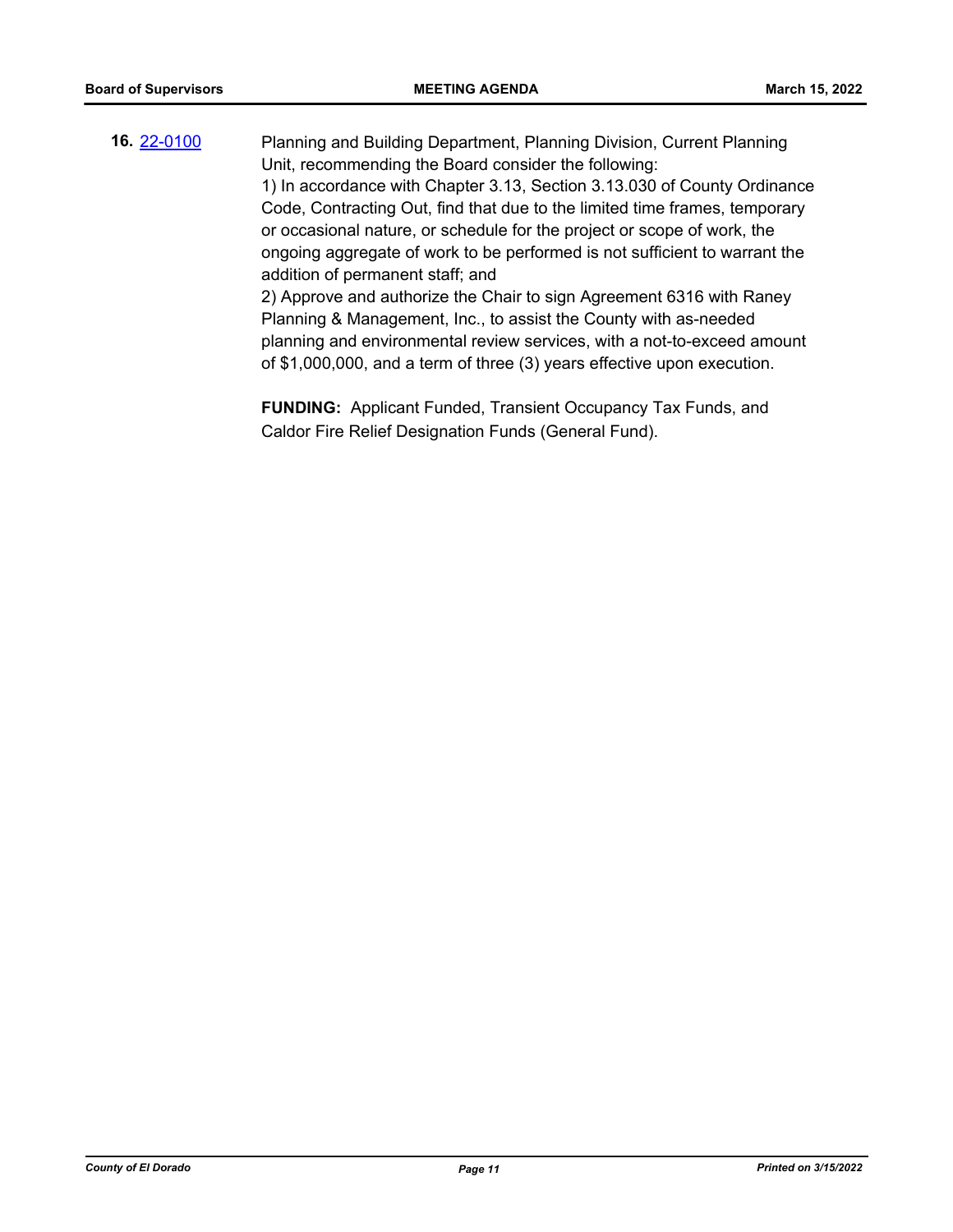#### **LAW AND JUSTICE - CONSENT ITEMS**

**17.** [21-1927](http://eldorado.legistar.com/gateway.aspx?m=l&id=/matter.aspx?key=30823) Probation Department recommending the Board consider the following: 1) Make findings in accordance with El Dorado County Ordinance Code, Chapter 3.13.030 (B) that specialty skills and qualifications not expressly identified in County classifications are involved in the performance of the work;

2) Approve and authorize the Chair to sign Agreement 6151 with Noble Software Group, LLC to provide training, access and use license of a proprietary cloud-based assessment service. This agreement is for a retroactive three (3) year term covering the period of November 1, 2021, through October 31, 2024, for a not to exceed amount of \$250,000; and 3) Authorize the Purchasing Agent, or designee, to execute further documents relating to Agreement for Services 6151, including amendments which do not increase the maximum dollar amount or term of the Agreement, and contingent upon approval by County Counsel and Risk Management.

**FUNDING:** General Fund.

## **END CONSENT CALENDAR**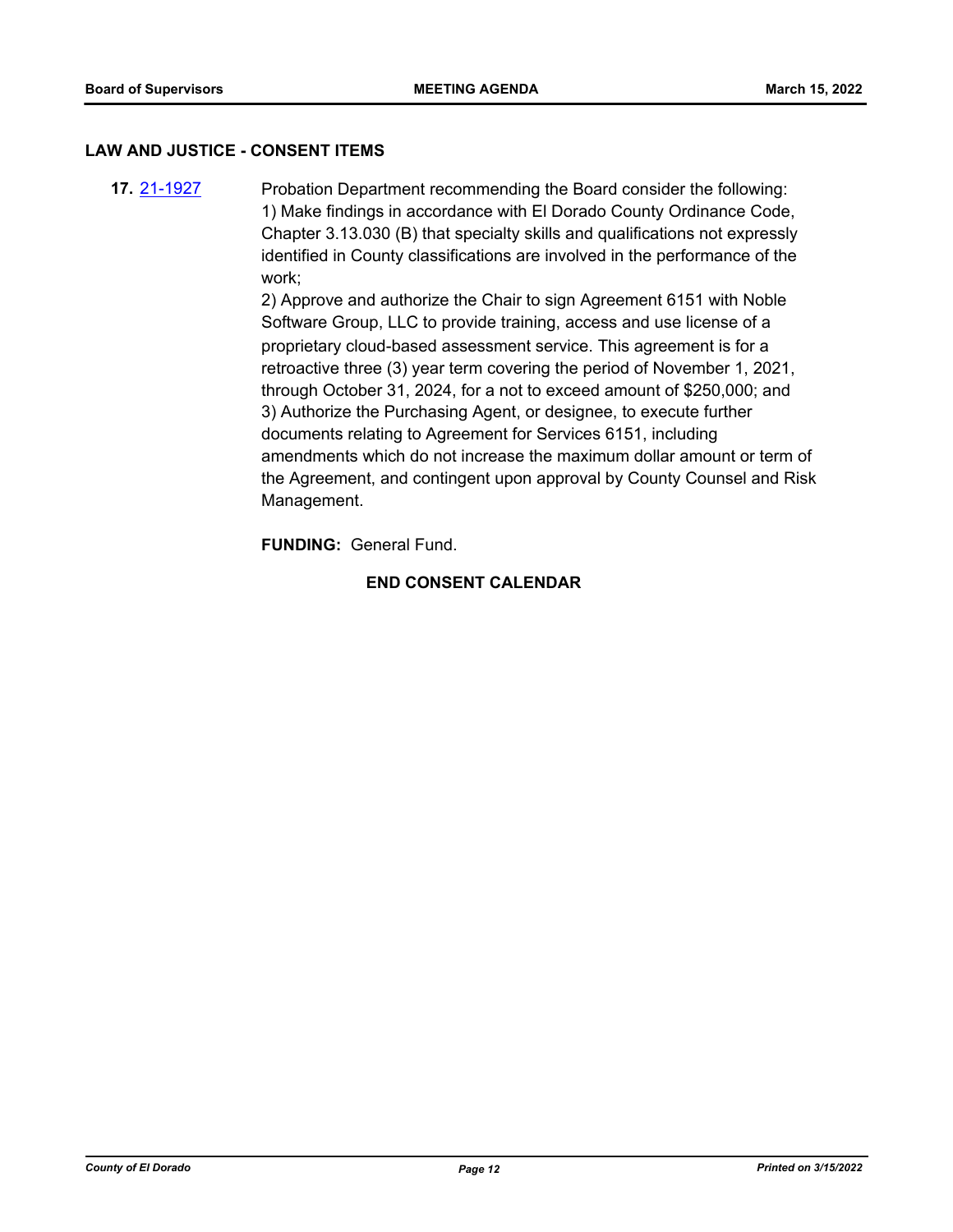## **10:00 A.M. - TIME ALLOCATION (Items will not be heard prior to the time stated)**

**18.** [22-0322](http://eldorado.legistar.com/gateway.aspx?m=l&id=/matter.aspx?key=31223) Health and Human Services Agency recommending the Board: 1) Receive a presentation recognizing the dedication of our County's Social Workers; and 2) Adopt and authorize the Chair to sign a Proclamation recognizing March 2022 as "Social Work Month" in El Dorado County.

**FUNDING:** N/A

#### **1:00 P.M. - TIME ALLOCATION (Items will not be heard prior to the time stated)**

## **OPEN FORUM**

Open Forum is an opportunity for members of the public to address the Board of Supervisors on subject matter that is not on their meeting agenda and within their jurisdiction. Public comments during Open Forum are limited to three minutes per person. The Board Chair may limit public comment during Open Forum.

#### **2:00 P.M. - TIME ALLOCATION (Items will not be heard prior to the time stated)**

**19.** [22-0341](http://eldorado.legistar.com/gateway.aspx?m=l&id=/matter.aspx?key=31242) **HEARING** - To consider an appeal received from Angela Copeland appealing the Planning Commission's January 27, 2022 denial of Bean Barn Drive-Thru Coffee Shop (Staff Level Design Review DR20-0009) to allow the construction and operation of a new 360-square-foot commercial structure to be used as a Bean Barn drive-through coffee shop. The project includes associated improvements for landscaping, lighting, and parking on property identified as Assessor's Parcel Number 083-132-001, consisting of 0.61-acre, in the Cameron Park Community Region, submitted by Angela Copeland; and staff recommending the Board of Supervisors take the following actions: 1) Find Design Review Permit DR20-0009 Categorically Exempt from the California Environmental Quality Act (CEQA) pursuant to Section 15303 (New Construction or Conversion of Small Structures); and 2) Uphold the appeal and approve Design Review Permit DR20-0009 based on the Findings and subject to the Conditions of Approval as presented by staff. (Supervisorial District 4)

**FUNDING:** Appeal Fee. (General Fund)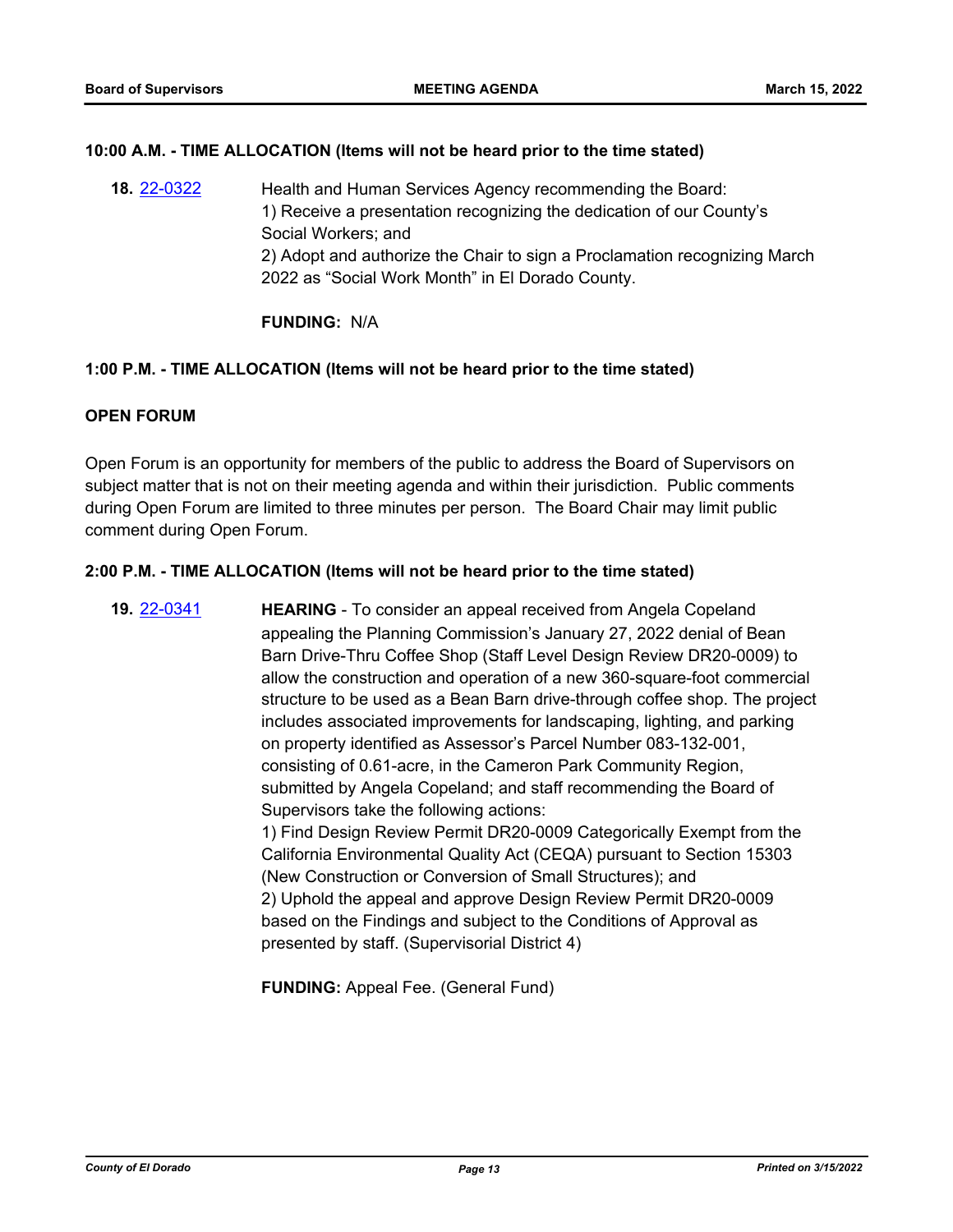## **ITEMS TO/FROM SUPERVISORS (May be called at any time during the meeting)**

## **CAO UPDATE (May be called at any time during the meeting)**

[22-0543](http://eldorado.legistar.com/gateway.aspx?m=l&id=/matter.aspx?key=31444) CAO Update (Caldor Fire update see attachment)

### **ADJOURNMENT**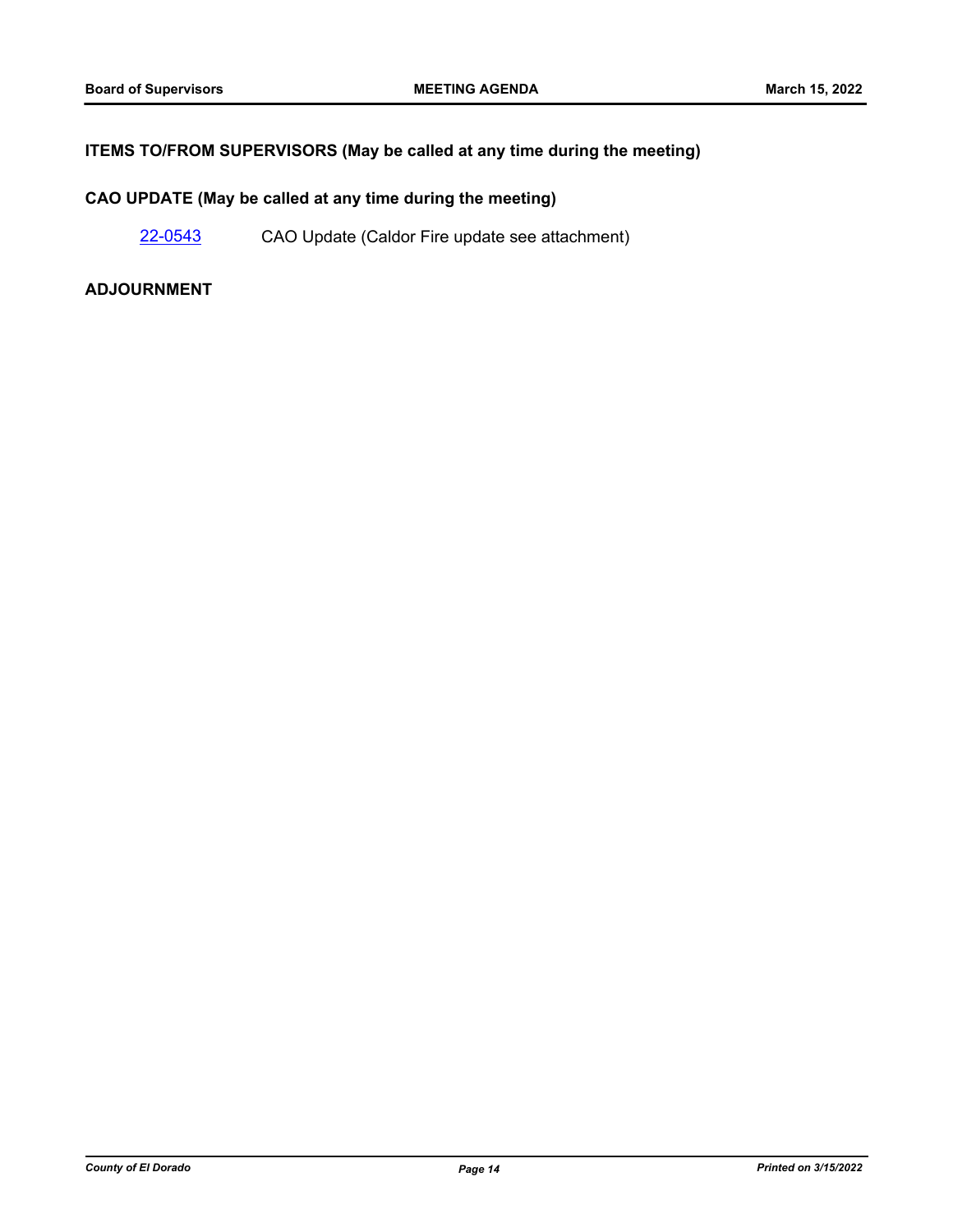## **CLOSED SESSION**

| <b>20. 22-0492</b> | Pursuant to Government Code Section 54957.6 - Conference with<br>Labor Negotiator: County Negotiator: Director of Human Resources<br>and/or designee. Employee organizations: El Dorado County Employees'<br>Association, Local 1, AFSCME Council 57 representing employees in the<br>Supervisory, Professional, and General Bargaining Units; Operating<br>Engineers Local No. 3 representing employees in the Trades & Crafts and<br>Corrections Bargaining Units; El Dorado County Criminal Attorneys'<br>Association representing employees in the Criminal Attorney Unit; El<br>Dorado County Managers' Association representing employees in the<br>Management Unit; Deputy Sheriff's Association representing employees in<br>the Law Enforcement Unit; El Dorado County Probation Officers<br>Association representing employees in the Probation Bargaining Unit; and<br>El Dorado County Law Enforcement Management Association<br>representing employees in the Law Enforcement Sworn Management Unit.<br>(Est. Time: 30 Min.) |
|--------------------|-------------------------------------------------------------------------------------------------------------------------------------------------------------------------------------------------------------------------------------------------------------------------------------------------------------------------------------------------------------------------------------------------------------------------------------------------------------------------------------------------------------------------------------------------------------------------------------------------------------------------------------------------------------------------------------------------------------------------------------------------------------------------------------------------------------------------------------------------------------------------------------------------------------------------------------------------------------------------------------------------------------------------------------------|
| 21. 22-0455        | <b>Pursuant to Government Code Section 54956.8 - Conference with</b><br>Real Property Negotiator: This body will hold a closed session to give<br>instructions to its negotiator for the:<br>Project: Diamond Springs Parkway Phase 1B Project CIP No. 72334;<br>Property: 4465 Missouri Flat Road, Diamond Springs, CA 95667<br>(APN's: 327-270-048 and -049);<br><b>County Negotiators: Matthew Smeltzer, Deputy Director, Engineering,</b><br>County Department of Transportation, or designee;<br>Negotiating Parties: Raley's, a California Corporation;<br><b>Under Negotiation:</b> Price and terms of payment. (Est. Time: 10 Min.)                                                                                                                                                                                                                                                                                                                                                                                               |
| 22. 22-0484        | <b>Pursuant to Government Code Section 54956.8 - Conference with</b><br>Real Property Negotiator: This body will hold a closed session to give<br>instructions to its negotiator for the:<br>Project: Diamond Springs Parkway Phase 1B Project CIP No. 72334;<br>Property: North Side of China Garden Road, East of Missouri Flat Road,<br>Placerville, CA 95667 [APN 327-270-43, APN 327-270-46, APN<br>327-270-47, APN 327-270-50];<br><b>County Negotiators: Matthew Smeltzer, Deputy Director, Engineering,</b><br>County Department of Transportation, or designee;<br>Negotiating Parties: James & Elizabeth Ann Teter Property, Trustees of<br>the 1991 Revocable Living Trust dated July 22, 1991; and Trustees under<br>the Teter Family Trust, dated April 4, 1978;<br><b>Under Negotiation:</b> Price and terms of payment. (Est. Time: 15 Min.)                                                                                                                                                                               |
| 23. 22-0402        | <b>Pursuant to Government Code Section 54957- Public Employee</b><br>Performance Evaluation. Title: Director of Child Support Services. (Est.<br>Time: 15 Min.)                                                                                                                                                                                                                                                                                                                                                                                                                                                                                                                                                                                                                                                                                                                                                                                                                                                                           |